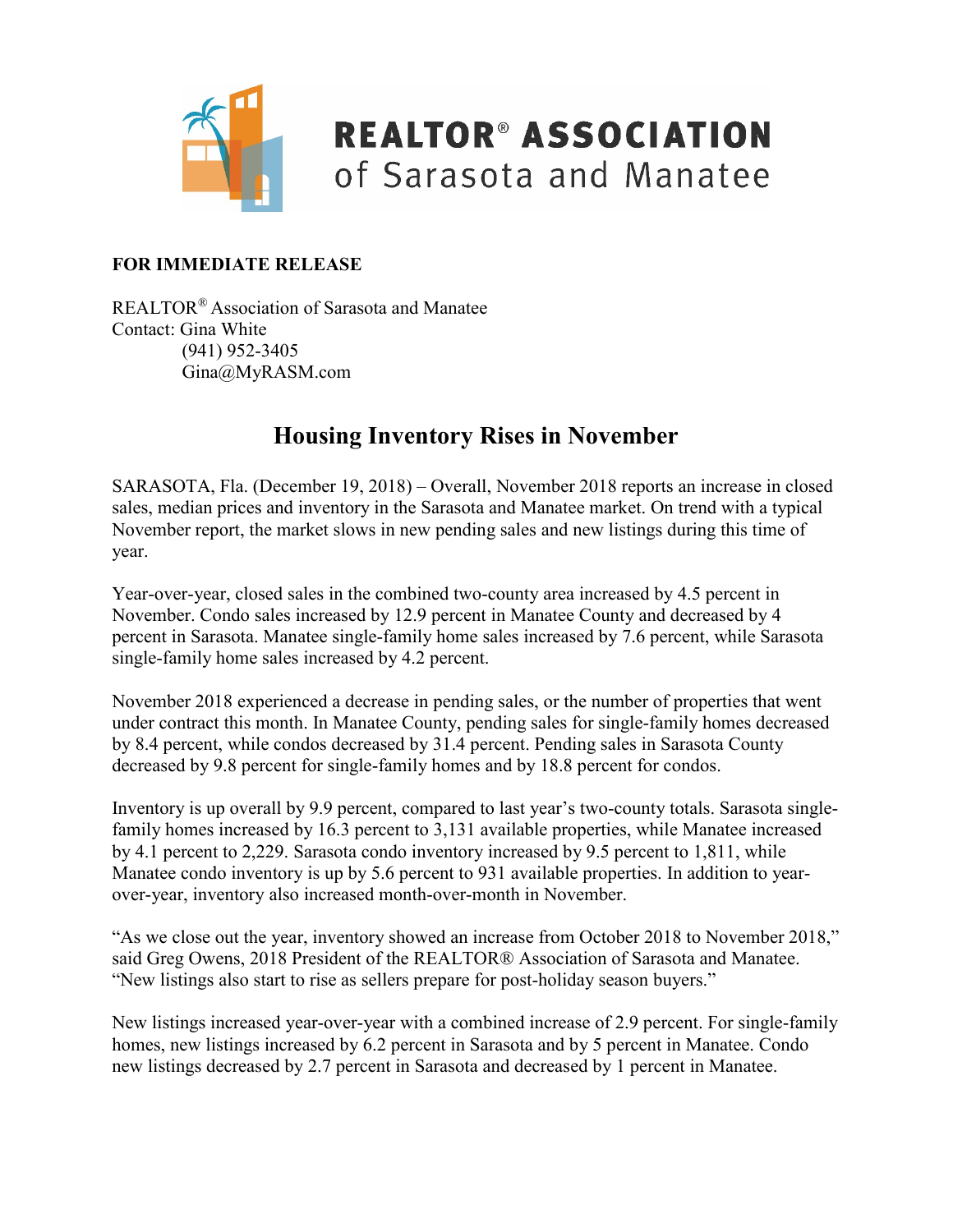Aside for Sarasota condos, median prices increased when compared to November of last year. Manatee single-family homes increased by 8.5 percent to \$313,496, while Sarasota prices increased by 5.3 percent to \$300,000. Condo prices in Manatee increased by 2.9 percent to \$186,500 and decreased by 4.6 percent to \$229,000 in Sarasota County.

"Even with rising median prices and a tight month's supply of inventory, sellers will need to be patient when it's time to negotiate," added Owens. "If inventory continues to rise, buyers have more options and likely more time before purchasing a property."

The market continues to favor the seller with the month's supply of inventory under 5.5 months. Single-family homes in Sarasota increased by 14.6 percent to a 4.7-month's supply. Manatee single-family homes sit at a 4.1-month supply, a 4.7 percent decrease. As for condos, Manatee County decreased by 7 percent to a 4-month's supply and Sarasota is at a 5.1 month's supply, a 1.9 percent decrease from last year.

The median time to contract, or the number of days between the listing date and contract date, hovers between 40 to 50 days in November. In Sarasota County, single-family homes spent a median 38 days on market, down 14 days from last year. For Manatee County, single-family homes were on the market for 50 days, down by one day from last year. As for condos, Sarasota county increased by 12 days to 49 days on the market, while Manatee condos decreased by 13 days to 46 days on the market.

Monthly reports are provided by Florida REALTORS® with data compiled from My Florida Regional Multiple Listing Service. For comprehensive statistics dating back to 2005, visit [www.MyRASM.com/statistics.](http://www.myrasm.com/statistics)

###

#### **About REALTOR® Association of Sarasota and Manatee**

The REALTOR® Association of Sarasota and Manatee (RASM) is the largest real estate trade association in Sarasota and Manatee counties, serving over 6,500 members. RASM provides technology, training, networking and business support to members, and supports a healthy real estate market by upholding high professional and ethical standards through a Code of Ethics, ongoing education and certification programs. As the advocate for the real estate brokerage industry, RASM is the Voice for Real Estate® in the Sarasota/Manatee region. For more information, call (941) 952-3400 or visit [www.myrasm.com.](http://www.myrasm.com/)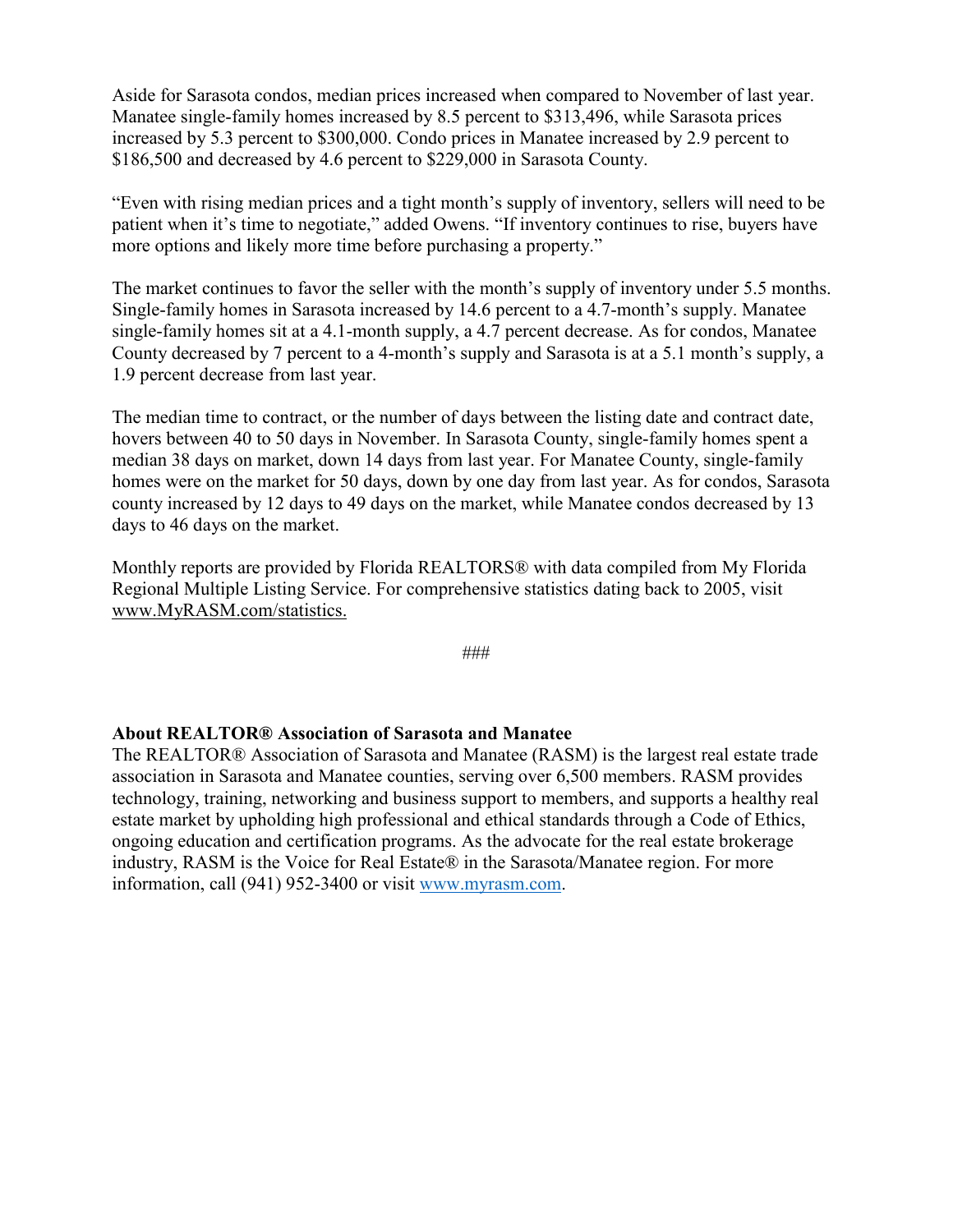### Monthly Market Summary - November 2018 Manatee County Single Family Homes





**Median Sale Price**

**Median Sale Price** 

**Closed Sales**

**Inventory**

|                                        | November 2018   | November 2017   | <b>Percent Change</b><br>Year-over-Year |
|----------------------------------------|-----------------|-----------------|-----------------------------------------|
| <b>Closed Sales</b>                    | 496             | 461             | 7.6%                                    |
| Paid in Cash                           | 138             | 153             | $-9.8%$                                 |
| <b>Median Sale Price</b>               | \$313,496       | \$289,000       | 8.5%                                    |
| Average Sale Price                     | \$379,982       | \$362,338       | 4.9%                                    |
| Dollar Volume                          | \$188.5 Million | \$167.0 Million | 12.8%                                   |
| Med. Pct. of Orig. List Price Received | 95.4%           | 96.1%           | $-0.7%$                                 |
| <b>Median Time to Contract</b>         | 50 Days         | 51 Days         | $-2.0%$                                 |
| Median Time to Sale                    | 91 Days         | 93 Days         | $-2.2%$                                 |
| <b>New Pending Sales</b>               | 447             | 488             | $-8.4%$                                 |
| <b>New Listings</b>                    | 676             | 644             | 5.0%                                    |
| Pending Inventory                      | 628             | 681             | $-7.8%$                                 |
| Inventory (Active Listings)            | 2,229           | 2,142           | 4.1%                                    |
| Months Supply of Inventory             | 4.1             | 4.3             | $-4.7%$                                 |

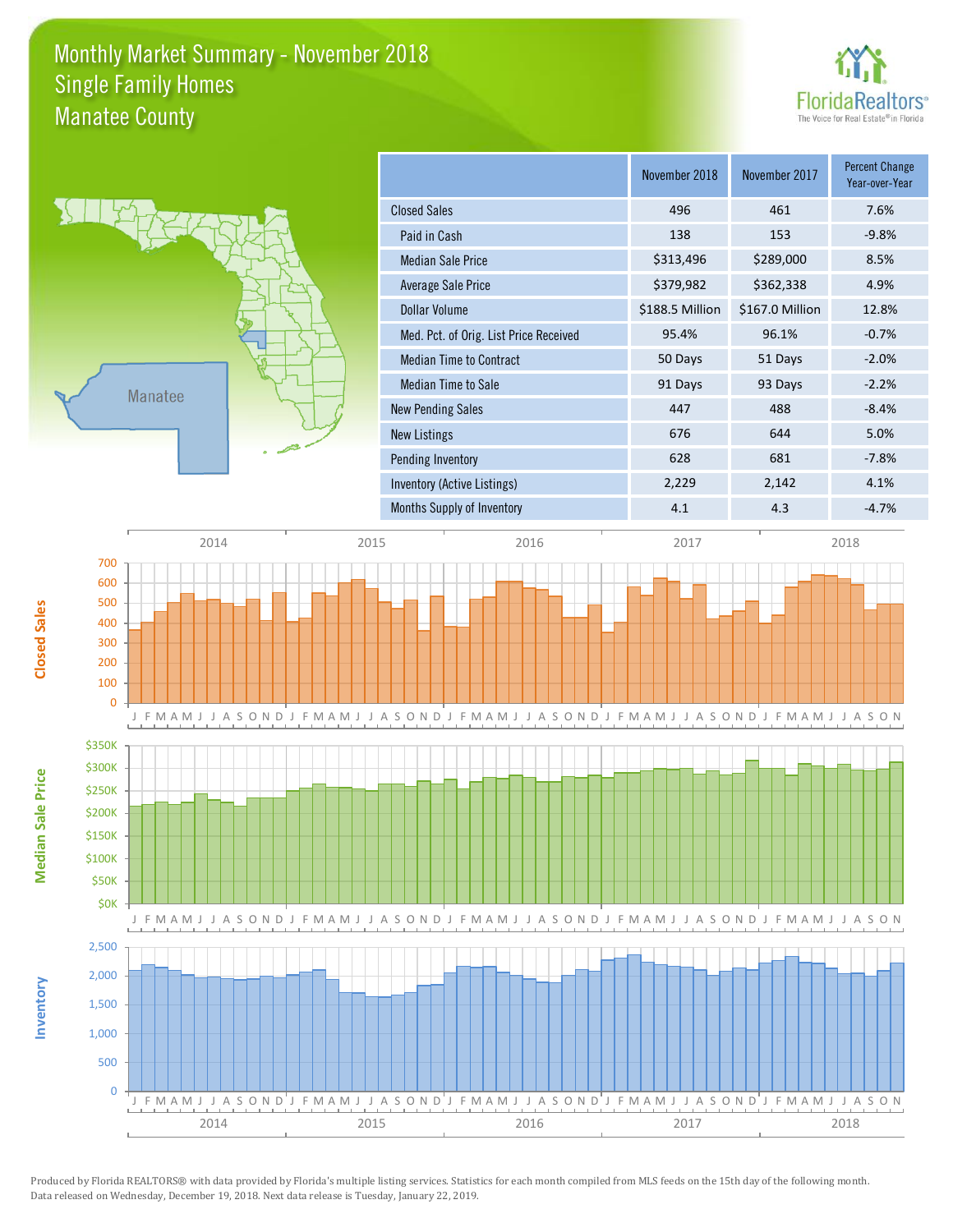### Monthly Market Summary - November 2018 Sarasota County Single Family Homes





**Median Sale Price**

**Median Sale Price** 

**Closed Sales**

**Inventory**

|                                        | November 2018   | November 2017   | <b>Percent Change</b><br>Year-over-Year |
|----------------------------------------|-----------------|-----------------|-----------------------------------------|
| <b>Closed Sales</b>                    | 572             | 549             | 4.2%                                    |
| Paid in Cash                           | 198             | 198             | 0.0%                                    |
| <b>Median Sale Price</b>               | \$300,000       | \$285,000       | 5.3%                                    |
| Average Sale Price                     | \$387,268       | \$414,368       | $-6.5%$                                 |
| Dollar Volume                          | \$221.5 Million | \$227.5 Million | $-2.6%$                                 |
| Med. Pct. of Orig. List Price Received | 95.7%           | 95.3%           | 0.4%                                    |
| <b>Median Time to Contract</b>         | 38 Days         | 52 Days         | $-26.9%$                                |
| Median Time to Sale                    | 78 Days         | 93 Days         | $-16.1%$                                |
| <b>New Pending Sales</b>               | 540             | 599             | $-9.8%$                                 |
| New Listings                           | 914             | 861             | 6.2%                                    |
| Pending Inventory                      | 709             | 831             | $-14.7%$                                |
| Inventory (Active Listings)            | 3,131           | 2,692           | 16.3%                                   |
| Months Supply of Inventory             | 4.7             | 4.1             | 14.6%                                   |



Produced by Florida REALTORS® with data provided by Florida's multiple listing services. Statistics for each month compiled from MLS feeds on the 15th day of the following month. Data released on Wednesday, December 19, 2018. Next data release is Tuesday, January 22, 2019.

2014 2015 2016 2016 2017 2018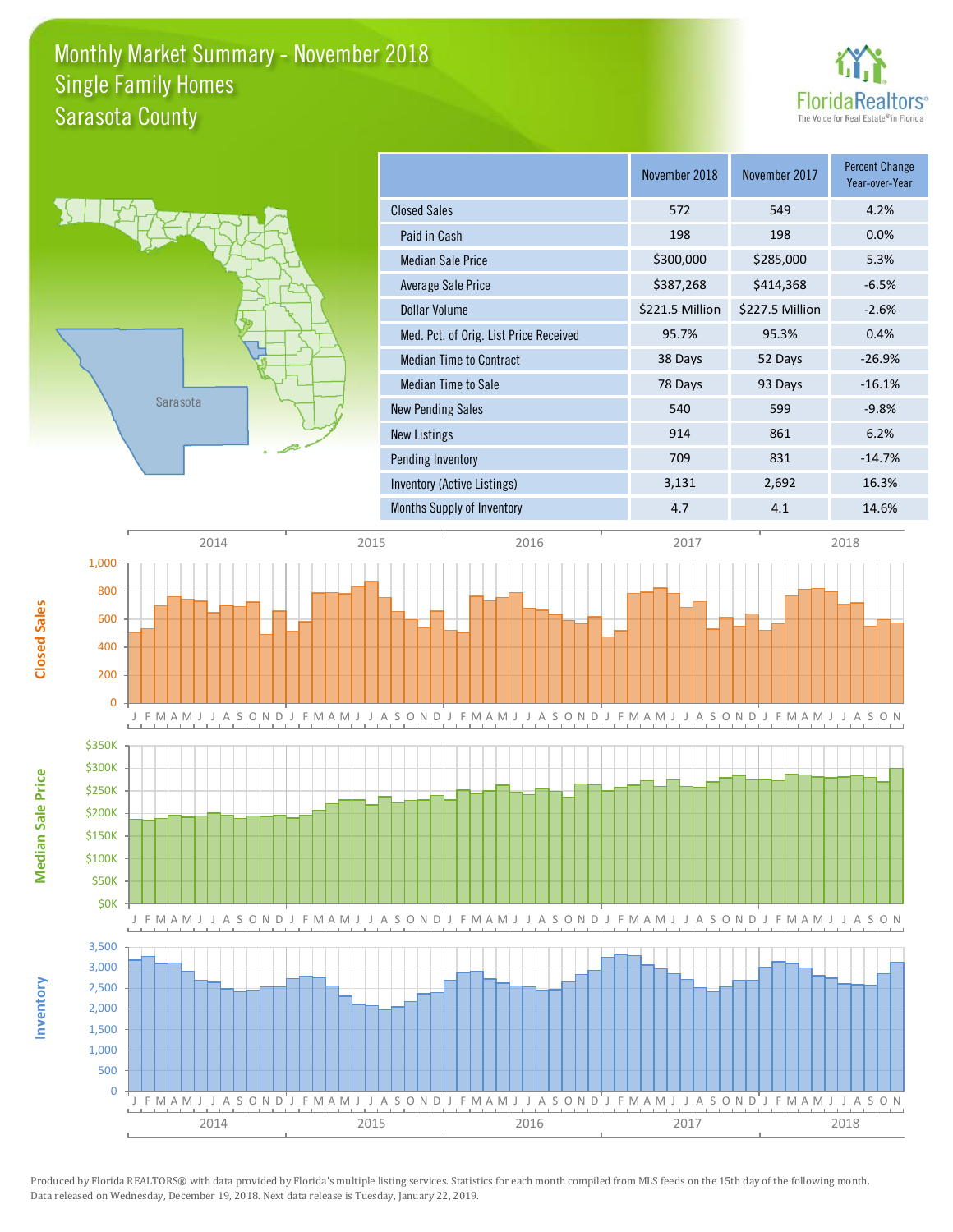### Monthly Market Summary - November 2018 Manatee County Townhouses and Condos





**Median Sale Price**

**Median Sale Price** 

**Closed Sales**

**Inventory**

|                                        | November 2018  | November 2017  | <b>Percent Change</b><br>Year-over-Year |
|----------------------------------------|----------------|----------------|-----------------------------------------|
| <b>Closed Sales</b>                    | 210            | 186            | 12.9%                                   |
| Paid in Cash                           | 109            | 106            | 2.8%                                    |
| <b>Median Sale Price</b>               | \$186,500      | \$181,250      | 2.9%                                    |
| <b>Average Sale Price</b>              | \$225,619      | \$222,561      | 1.4%                                    |
| <b>Dollar Volume</b>                   | \$47.4 Million | \$41.4 Million | 14.5%                                   |
| Med. Pct. of Orig. List Price Received | 95.0%          | 95.3%          | $-0.3%$                                 |
| <b>Median Time to Contract</b>         | 46 Days        | 59 Days        | $-22.0%$                                |
| <b>Median Time to Sale</b>             | 92 Days        | 95 Days        | $-3.2%$                                 |
| <b>New Pending Sales</b>               | 155            | 226            | $-31.4%$                                |
| <b>New Listings</b>                    | 304            | 307            | $-1.0%$                                 |
| <b>Pending Inventory</b>               | 214            | 304            | $-29.6%$                                |
| <b>Inventory (Active Listings)</b>     | 931            | 882            | 5.6%                                    |
| <b>Months Supply of Inventory</b>      | 4.0            | 4.3            | $-7.0%$                                 |

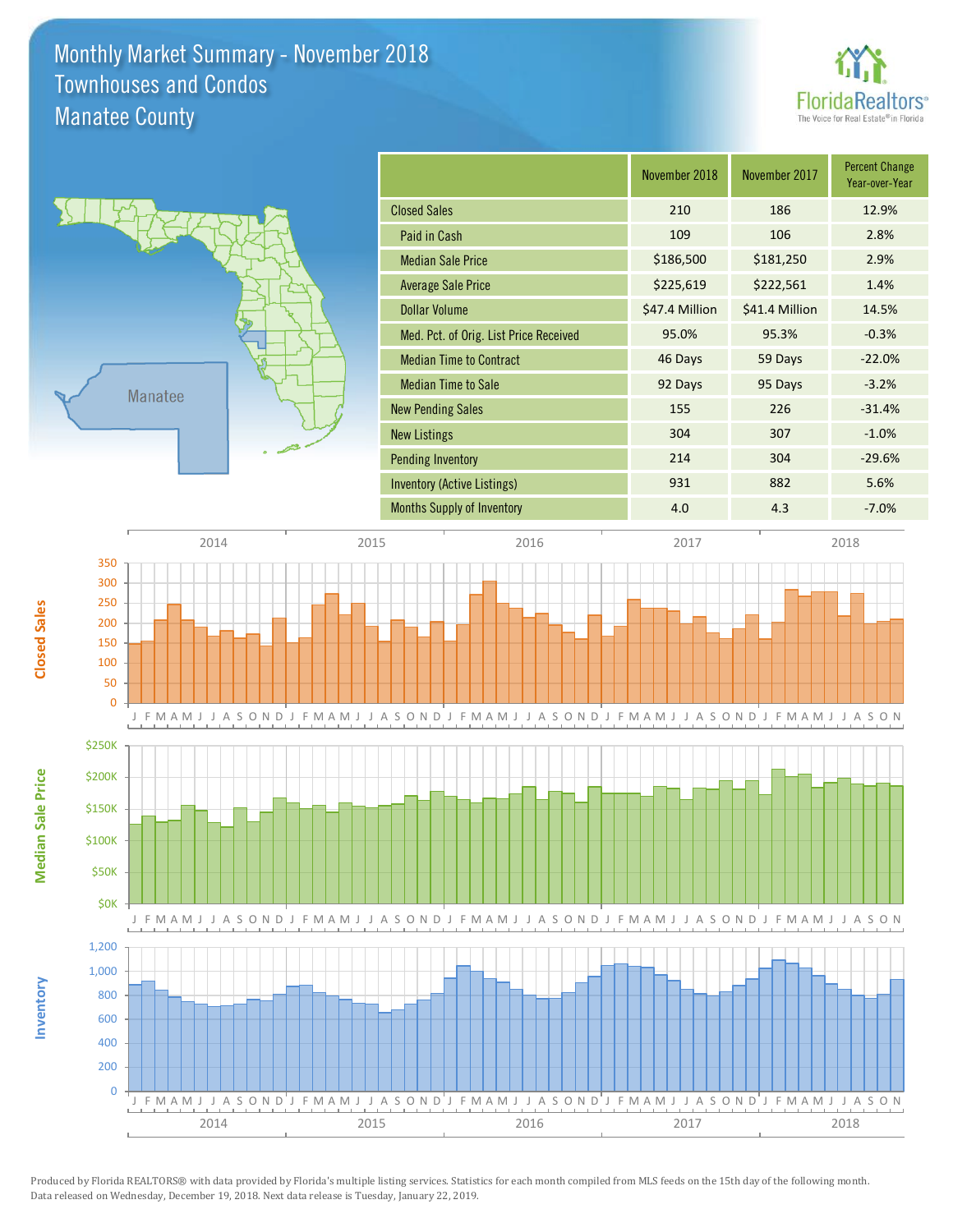### Monthly Market Summary - November 2018 Sarasota County Townhouses and Condos





**Median Sale Price**

**Median Sale Price** 

**Closed Sales**

**Inventory**

|                                        | November 2018   | November 2017   | <b>Percent Change</b><br>Year-over-Year |
|----------------------------------------|-----------------|-----------------|-----------------------------------------|
| <b>Closed Sales</b>                    | 312             | 325             | $-4.0%$                                 |
| Paid in Cash                           | 189             | 220             | $-14.1%$                                |
| <b>Median Sale Price</b>               | \$229,000       | \$240,000       | $-4.6%$                                 |
| <b>Average Sale Price</b>              | \$348,220       | \$493,125       | $-29.4%$                                |
| <b>Dollar Volume</b>                   | \$108.6 Million | \$160.3 Million | $-32.2%$                                |
| Med. Pct. of Orig. List Price Received | 95.6%           | 95.7%           | $-0.1%$                                 |
| <b>Median Time to Contract</b>         | 49 Days         | 37 Days         | 32.4%                                   |
| <b>Median Time to Sale</b>             | 99 Days         | 79 Days         | 25.3%                                   |
| <b>New Pending Sales</b>               | 277             | 341             | $-18.8%$                                |
| <b>New Listings</b>                    | 508             | 522             | $-2.7%$                                 |
| <b>Pending Inventory</b>               | 433             | 466             | $-7.1%$                                 |
| Inventory (Active Listings)            | 1,811           | 1,654           | 9.5%                                    |
| <b>Months Supply of Inventory</b>      | 5.1             | 5.2             | $-1.9%$                                 |



Produced by Florida REALTORS® with data provided by Florida's multiple listing services. Statistics for each month compiled from MLS feeds on the 15th day of the following month. Data released on Wednesday, December 19, 2018. Next data release is Tuesday, January 22, 2019.

2014 2015 2016 2016 2017 2018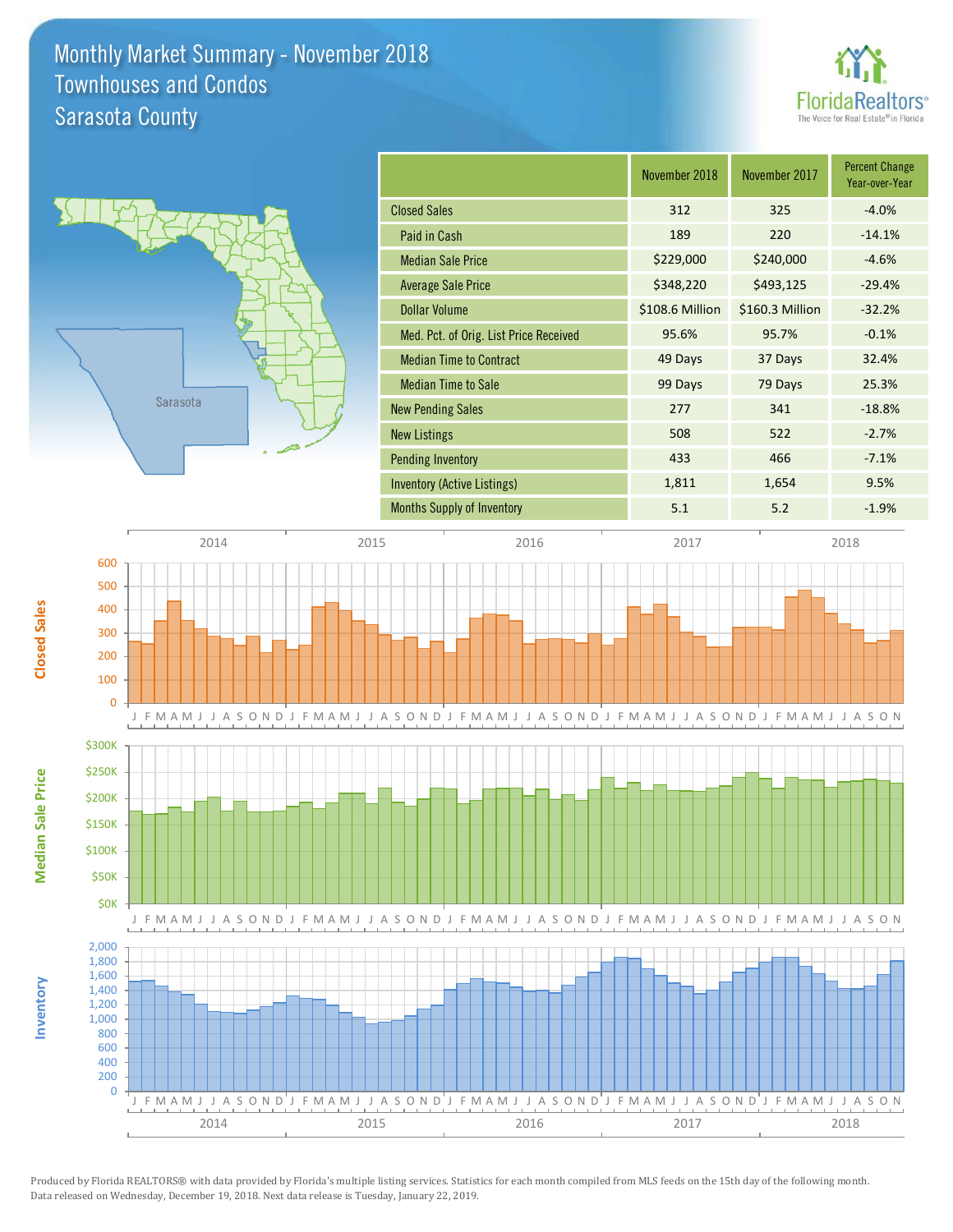

## **REALTOR® ASSOCIATION** of Sarasota and Manatee

## **Expanded Statistical Report**

# Sarasota and Manatee Counties November 2018

For more detailed reports, visit http://www.MyRASM.com/statistics/

Sarasota/Manatee Realtor® Magazine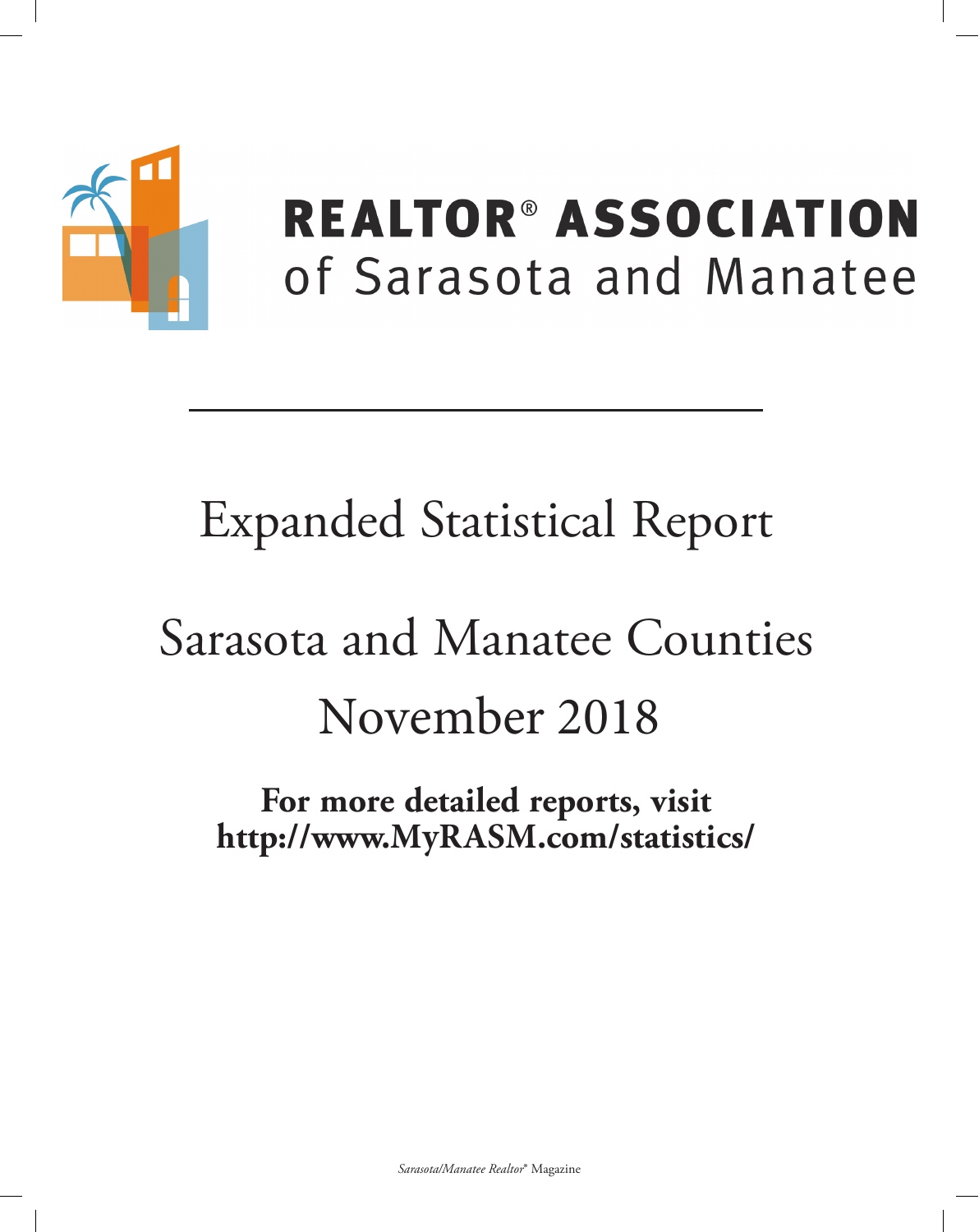### Monthly Distressed Market - November 2018 Manatee County Single Family Homes



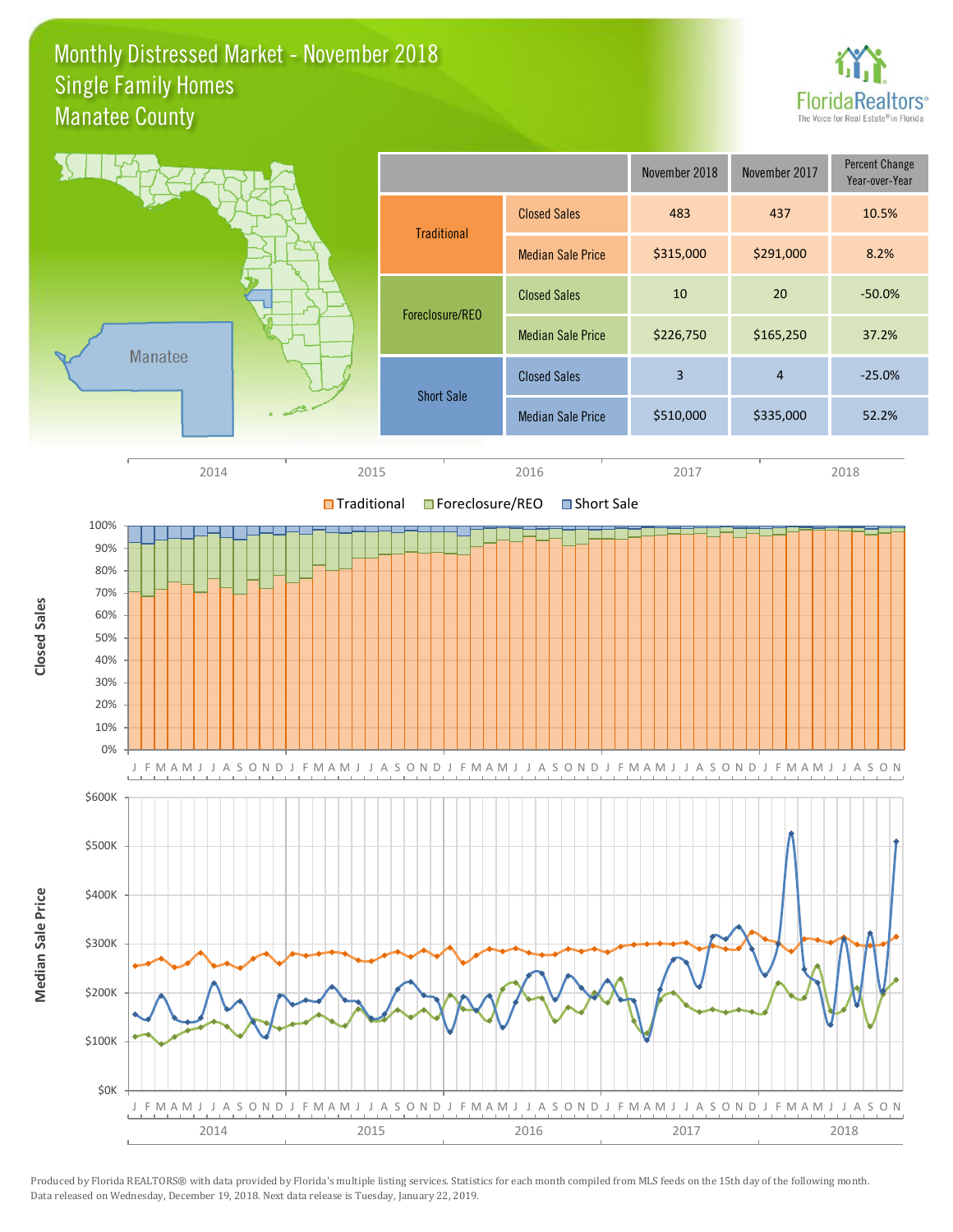### Monthly Distressed Market - November 2018 Sarasota County Single Family Homes



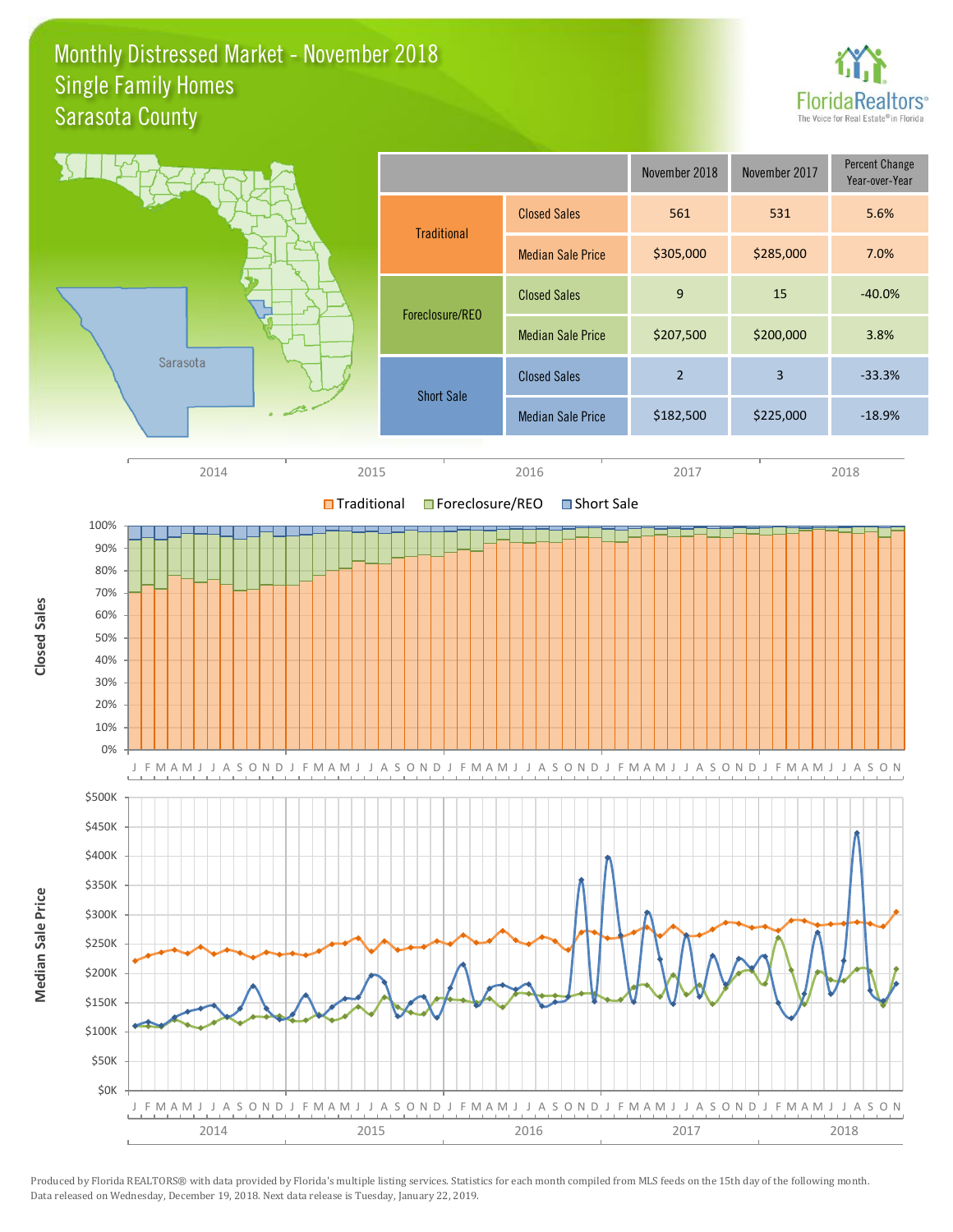### Monthly Distressed Market - November 2018 Manatee County Townhouses and Condos